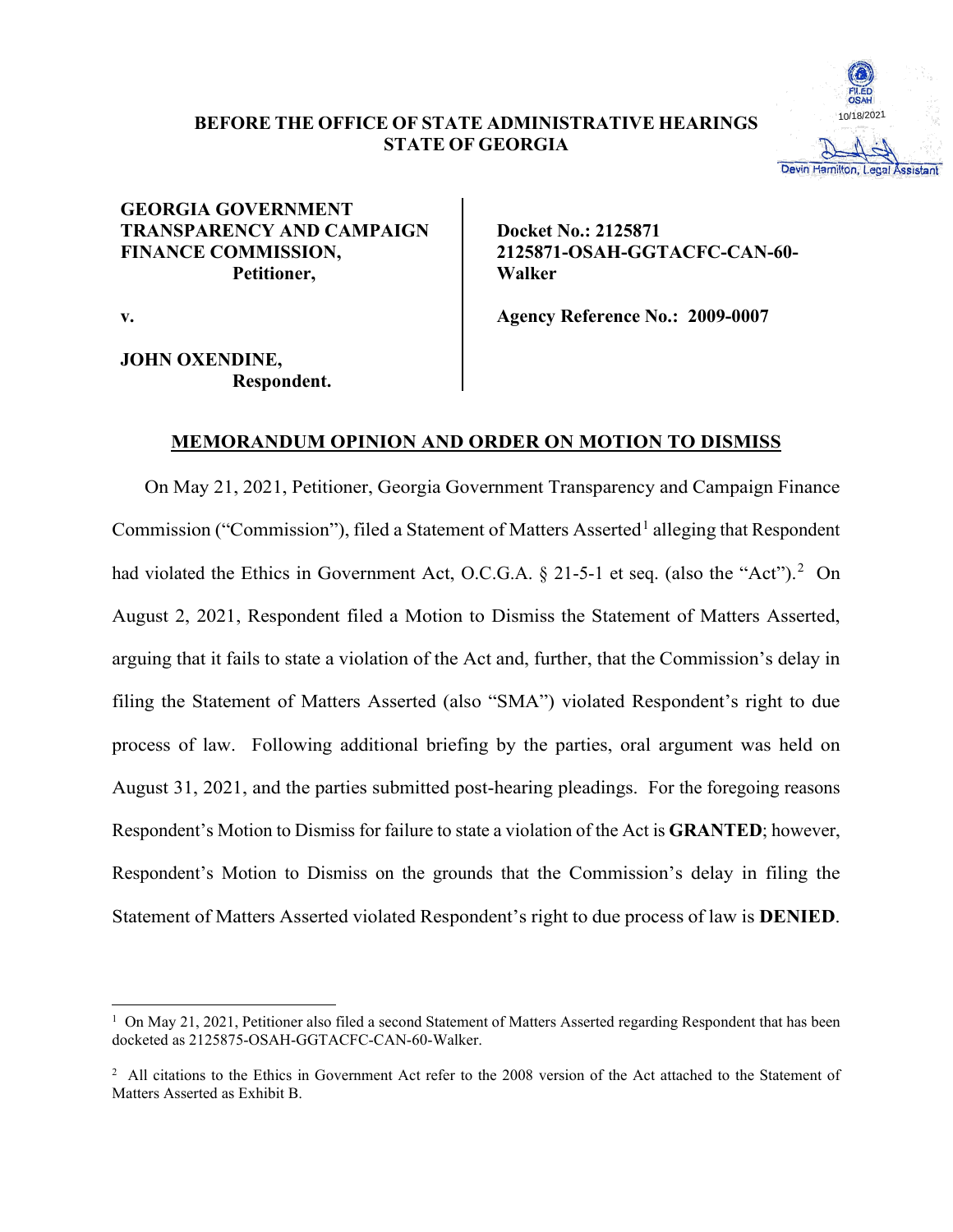#### **BACKGROUND**

Petitioner, the Commission, is an agency created "to protect the integrity of the democratic process and to ensure fair elections . . . [and] to institute and to establish a requirement of public disclosure of campaign contributions and expenditures [....]" O.C.G.A. § 21-5-2. Respondent, John W. Oxendine, was a candidate for Governor of the State of Georgia during the 2010 primary election. SMA ¶ 13. On or about April 23, 2008, he filed his Declaration of Intention to Accept Campaign Contributions in advance of his 2010 gubernatorial campaign and registered his campaign as "Oxendine Working for Georgia, Inc." (also "the campaign"). Id. Mr. Oxendine was the listed chairperson and treasurer of his campaign. Id.

Pursuant to O.C.G.A. § 21-5-41(a), "[n]o person, corporation, political committee, or political party shall make, and no candidate or campaign committee shall receive from any such entity, contributions to any candidate for state-wide elected office" that exceed the maximum limitations listed in the statute.<sup>3</sup> In its introduction to the Statement of Matters Asserted, the Commission contends that Respondent violated O.C.G.A. § 21-5-41(a) by accepting campaign contributions from ten affiliated political action committees ("the ten contributing entities" or "the ten entities") in excess of the limits specified by O.C.G.A.  $\S 21-5-41(a)$ .<sup>4</sup> SMA at p. 1.

<sup>&</sup>lt;sup>3</sup> Although  $\P$  24 of the Statement of Matters Asserted states that during the 2008 calendar year O.C.G.A. § 21-5-41(a) specified maximum individual campaign contribution limits as \$5,900 for a primary election; \$3,500 for a primary runoff election; \$5,900 for a general election; and \$3,500 for a general runoff election, the 2008 version of O.C.G.A. § 21-5-41, attached to the Statement of Matters Asserted as Exhibit B, indicates that the 2008 limits were as follows: (1) Five thousand dollars for a primary election; (2) Three thousand dollars for a primary run-off election; (3) Five thousand dollars for a general election; and (4) Three thousand dollars for a general election run-off election.

<sup>4</sup> The Statement of Matters Asserted first alleges that John Oxendine, a candidate in the 2010 Georgia Gubernatorial primary election, accepted campaign contributions from ten affiliated political action committees in excess of individual contribution limits during the primary election. Additionally, the Statement of Matters Asserted alleges that there were expenditures from campaign contributions that were allocated to the primary runoff and general election, where Respondent failed to qualify for those elections. Respondent suggests the second allegation was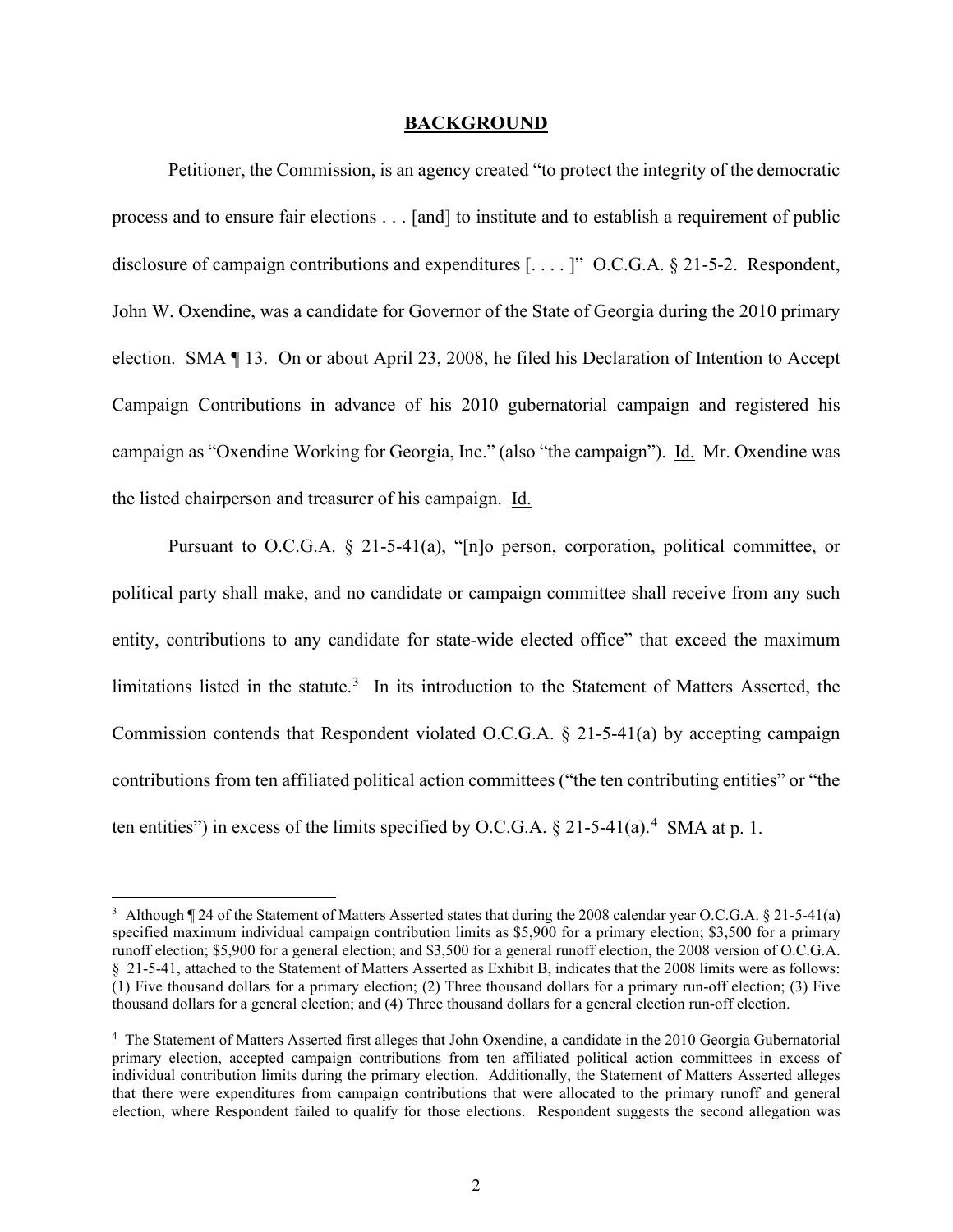The Statement of Matters Asserted details the following facts in support of the Commission's allegations: The ten contributing entities, Cash N Checks PAC, Courtside Suite 10 PAC, First Highland Avenue PAC, Georgia Dome PAC, LIFT PAC, Peachtree PAC, Philips PAC, South Perry PAC, Turner PAC, and The Watkins Group PAC, were incorporated in the State of Alabama on August 31, 2002. SMA ¶ 75. The articles of incorporation and contact information for the ten contributing entities were identical; additionally, all the entities listed Donald V. Watkins Jr. as Chairperson and Sharon Childs-Long as Treasurer. SMA ¶¶ 77, 82.

On September 25, 2008, each of the ten contributing entities sent the campaign a check for \$2,000.00 signed by Donald V. Watkins Jr. See SMA  $\P$  25-81. The ten contributing entities contributed \$20,000.00 to the campaign on this date. SMA ¶ 78. On December 31, 2008, each individual entity sent the campaign a series of three checks, dated December 30, 2008. See SMA ¶¶ 26-81. The first check was in the amount of \$3,900.00 and was designated for the 2010 primary election. Id. A second check in the amount of \$1,100.00 was designated for the 2010 primary runoff election. Id. The third check, in the amount of \$5,000.00, was designated for the general election. Id. Donald V. Watkins Jr. signed each of the checks. SMA ¶ 81. All told, in addition to the \$20,000 donated on September 25, 2008, on December 31, 2008, the ten contributing entities contributed another \$100,000 to Respondent's campaign. SMA ¶ 79. Although the amount received from each entity did not exceed the individual maximum contribution limits for the designated election, the Commission alleges that, when aggregated, the contributions exceeded statutory limitations. See SMA ¶¶ 78, 82-88.

dismissed by the Commission prior to the filing of the Statement of Matters Asserted. See Respondent's Motion to Dismiss at p. 3. In any event, it appears that the Commission has abandoned the second allegation.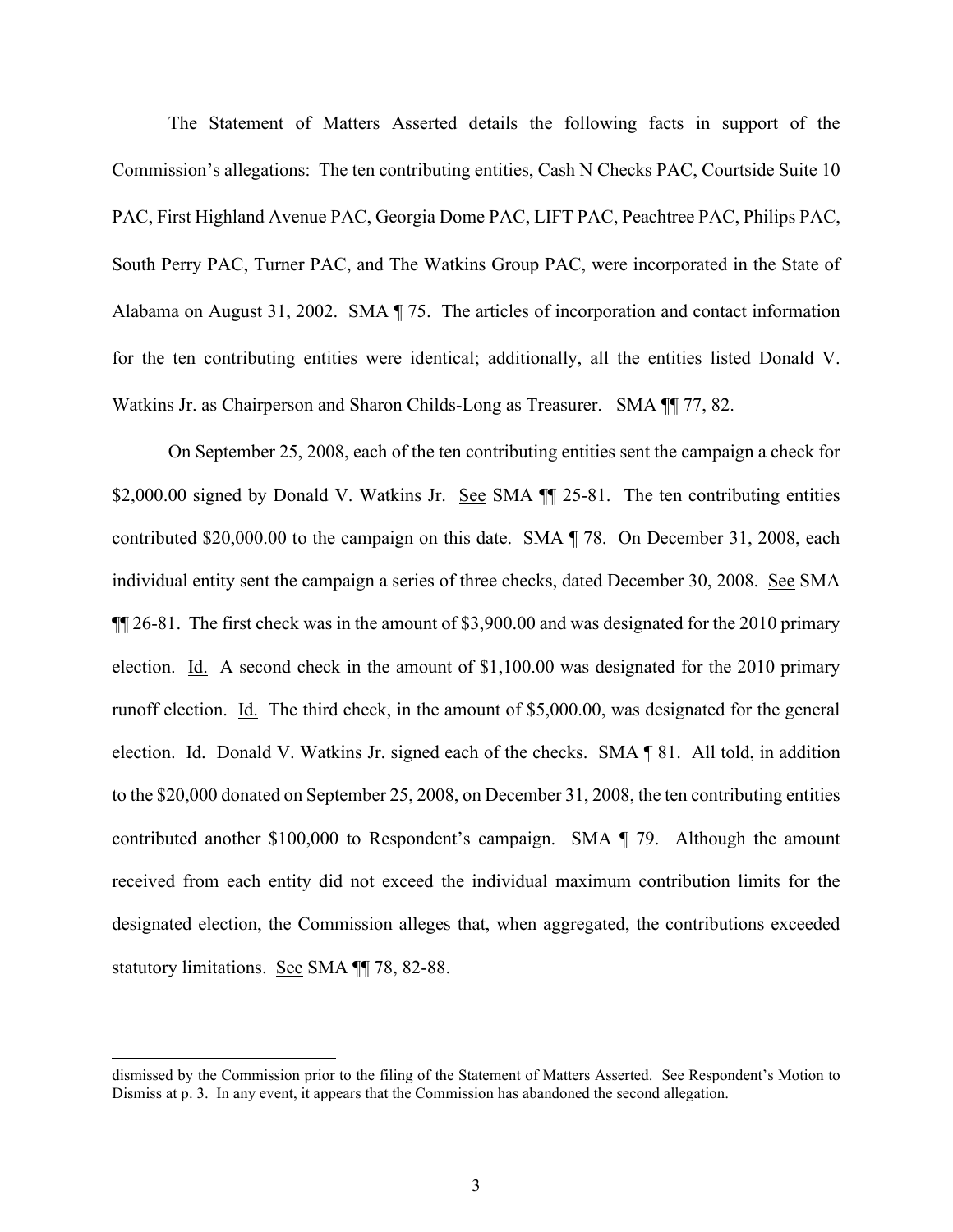The Statement of Matters Asserted concludes by listing two violations of O.C.G.A. § 21- 5-41(a). Violation I states that "John W. Oxendine accepted [a] \$20,000 donation from an affiliated committee in excess of individual contribution limits for the 2008 calendar year in violation of O.C.G.A. § 21-5-41(a)." SMA ¶ 87. In Violation II, the Commission charges that "John W. Oxendine accepted [a] \$100,000 donation from an affiliated committee in excess of individual contribution limits for the 2008 calendar year in violation of O.C.G.A. § 21-5-41(a)." SMA ¶ 88. If the Commission proves that Respondent violated O.C.G.A. § 21-5-41(a), it has the authority to require him to "cease and desist from committing further violations," correct public statements, and pay a civil penalty. O.C.G.A.  $\S 21-5-6(b)(14)$ .

#### **MOTION TO DISMISS**

Pursuant to O.C.G.A. § 50-13-13(a)(6), an Administrative Law Judge may "dispose of motions to dismiss for lack of agency jurisdiction over the subject matter or parties or for any other ground." To grant a motion to dismiss, a court must find that "the allegations of the complaint disclose with certainty that the claimant would not be entitled to relief under any state of provable facts asserted in support thereof." Harrell v. City of Griffin, 346 Ga. App. 635, 636 (2018). Pleadings must be construed in "the light most favorable to the plaintiff with any doubts resolved in the plaintiff's favor." Id.; see also Williams v. DeKalb County, 308 Ga. 265, 270 (2020) (under Civil Practice Act motion to dismiss for failure to state a claim should not be granted unless "(1) the allegations of the complaint disclose with certainty that the claimant would not be entitled to relief under any state of provable facts asserted in support thereof; and (2) the movant establishes that the claimant could not possibly introduce evidence within the framework of the complaint sufficient to warrant a grant of the relief sought") (citation omitted).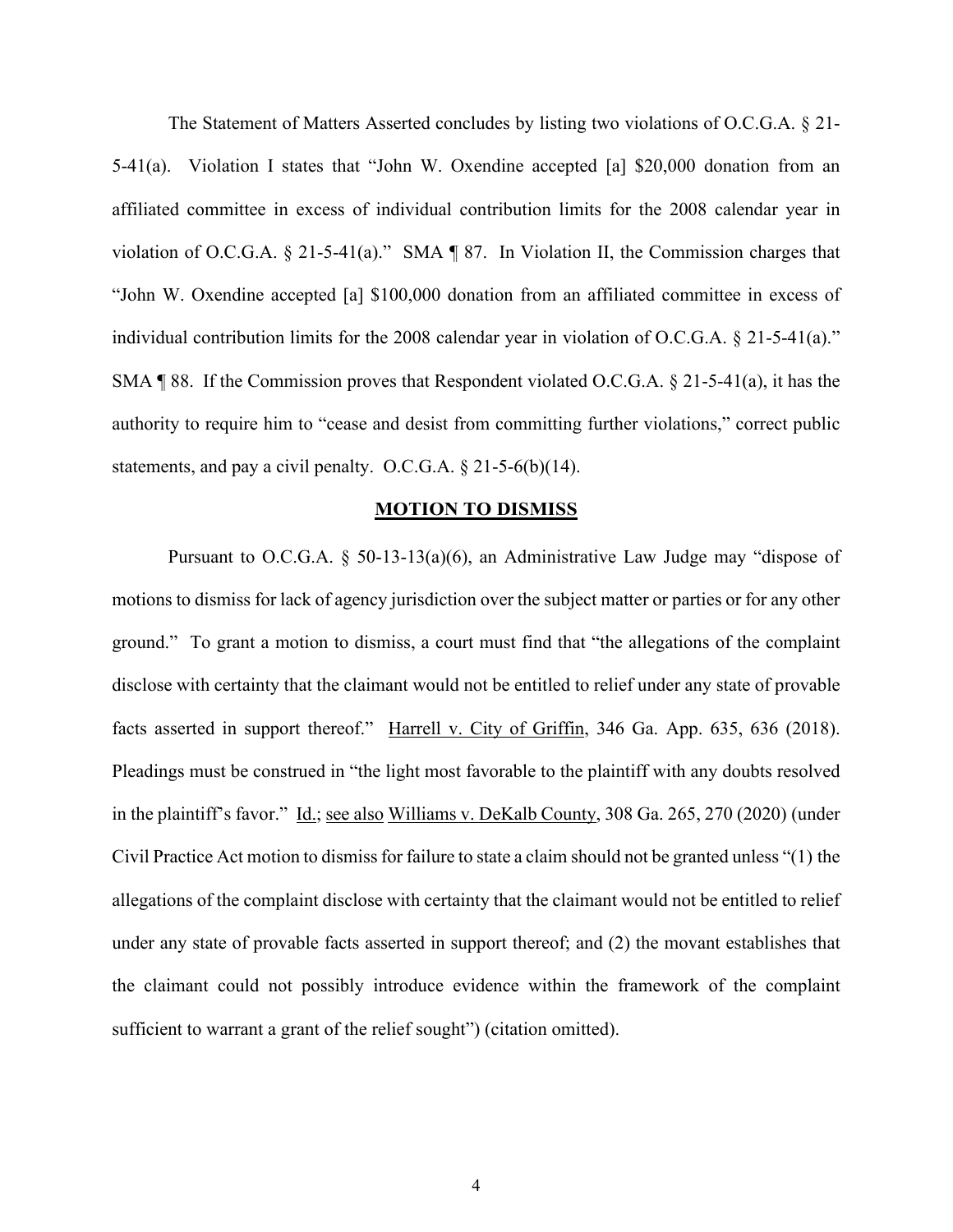## **ANALYSIS**

# **A. Campaign Contributions**

In his motion to dismiss, Respondent contends that the Statement of Matters Asserted

fails to state a violation of the Ethics in Government Act. As relevant to the instant case the

O.C.G.A. § 21-5-41(a) provides:

(a) No person, corporation, political committee, or political party shall make, and no candidate or campaign committee shall receive from any such entity, contributions to any candidate for state-wide elected office which in the aggregate for an election cycle exceed:

- (1) Five thousand dollars for a primary election;
- (2) Three thousand dollars for a primary run-off election;
- (3) Five thousand dollars for a general election; and
- (4) Three thousand dollars for a general election runoff

 $[\ldots]$  [and]

(c) No business entity shall make any election contributions to any candidate which when aggregated with contributions to the same candidate for the same election from any affiliated corporations exceed the per election maximum allowable contribution limits for such candidate as specified in subsection (a) of this Code section.

 $[\ldots]$ 

O.C.G.A. § 21-5-41(a).

Additionally, O.C.G.A. § 21-5-40 defines the following terms:

- (1) "Affiliated committees" means any two or more political committees(including a separate segregated fund) established, financed, maintained, or controlled by the same business entity, labor organization, person, or group of persons, including any parent, subsidiary, branch, division, department, or local unit thereof.
- (2) "Affiliated corporation" means with respect to any business entity any other business entity related thereto: as a parent business entity; as a subsidiary business entity; as a sister business entity; by common ownership or control; or by control of one business entity by the other.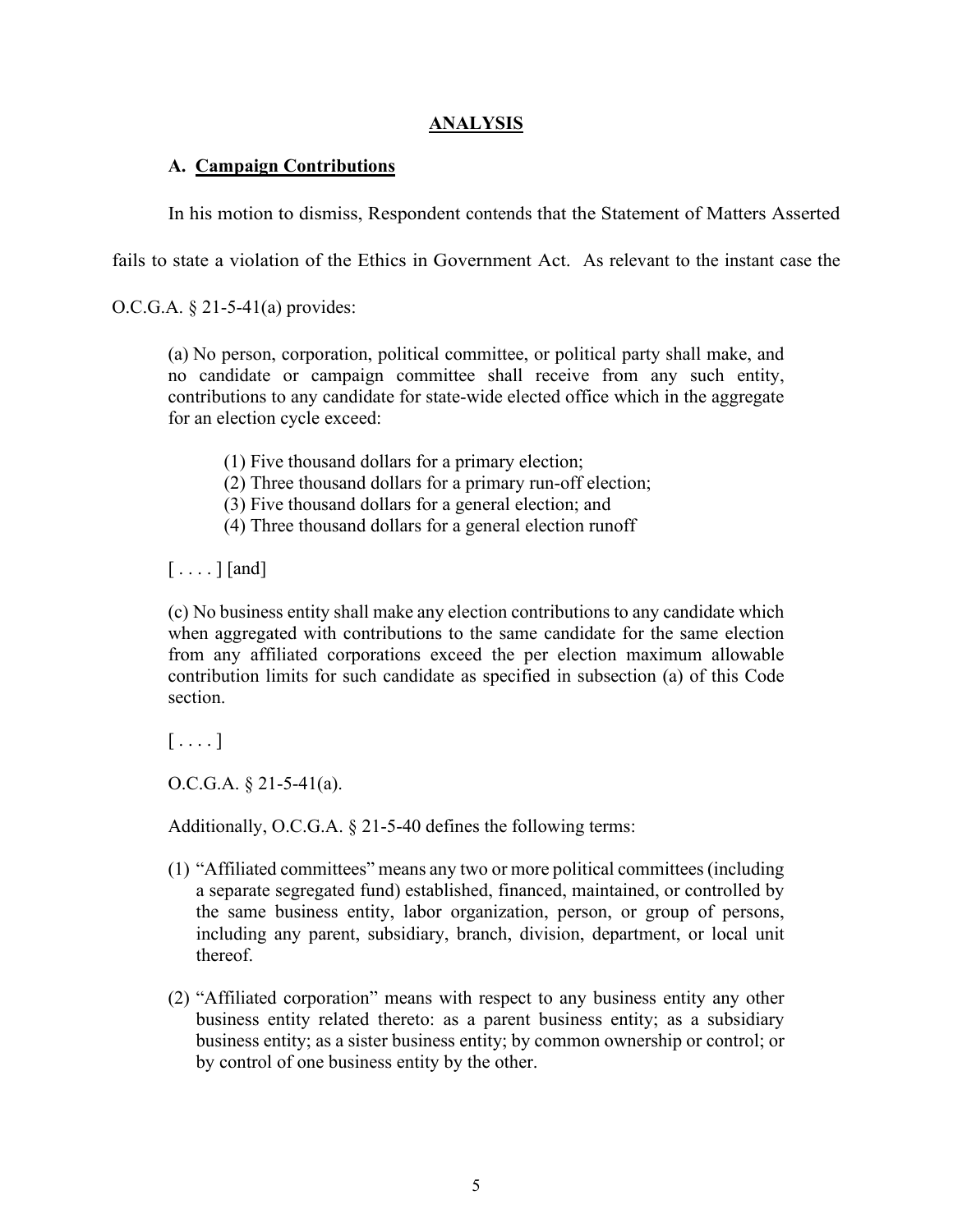(3) "Business entity" shall have the same meaning as provided in Code Section 21-  $5-3.5$ 

 $(4)$   $[....]$ 

(5) "Person" means an individual.

(6) "Political committee" means: (A) any partnership, committee, club, association, organization, party caucus of the House of Representatives or the Senate, or similar entity (other than a business entity) or any other group of persons or entities which makes a contribution; or (B) any separate segregated fund.<sup>6</sup>

 $[\ldots]$ 

In the introductory paragraph, the Statement of Matters Asserted deems the ten entities "affiliated political action committees." Additionally, the Commission characterizes the ten entities as corporations, "PACs," and "affiliated PAC[s]." SMA ¶¶ 75-84. In ¶ 82 of the SMA, the Commission concludes that "[b]ecause the ten aforementioned PACs had identical articles of incorporation, chairperson, treasurer, contact information, and made donations on the same date with the same signature on the check, they were an 'affiliated committee' as defined by O.C.G.A.

 $§$  21-5-40(1)." SMA ¶ 82.

1. Affiliated Committee

Ultimately, the violations listed in the Statement of Matters Asserted charge that Respondent violated O.C.G.A. § 21-5-41(a) by accepting donations from an "affiliated committee." SMA ¶¶ 82, 87, 88. However, the Ethics in Government Act never defines – or even

<sup>&</sup>lt;sup>5</sup> Under O.C.G.A. § 21-5-3(1), a "'Business entity' means any corporation, sole proprietorship, partnership, limited partnership, limited liability company, limited liability partnership, professional corporation, enterprise, franchise, association, trust, joint venture, or other entity, whether for profit or nonprofit."

<sup>&</sup>lt;sup>6</sup> A "political committee" under O.C.G.A. § 21-5-40(6) is defined differently than a "political action committee." Pursuant to O.C.G.A. § 21-5-3(20)(A), a "political action committee" means "any committee, club, association, partnership, corporation, labor union or other group of persons which receives donations during a calendar year from persons who are members or supporters of the committee, and which contributes funds to one or more candidates for public office or campaign committees of candidates for public office [...]"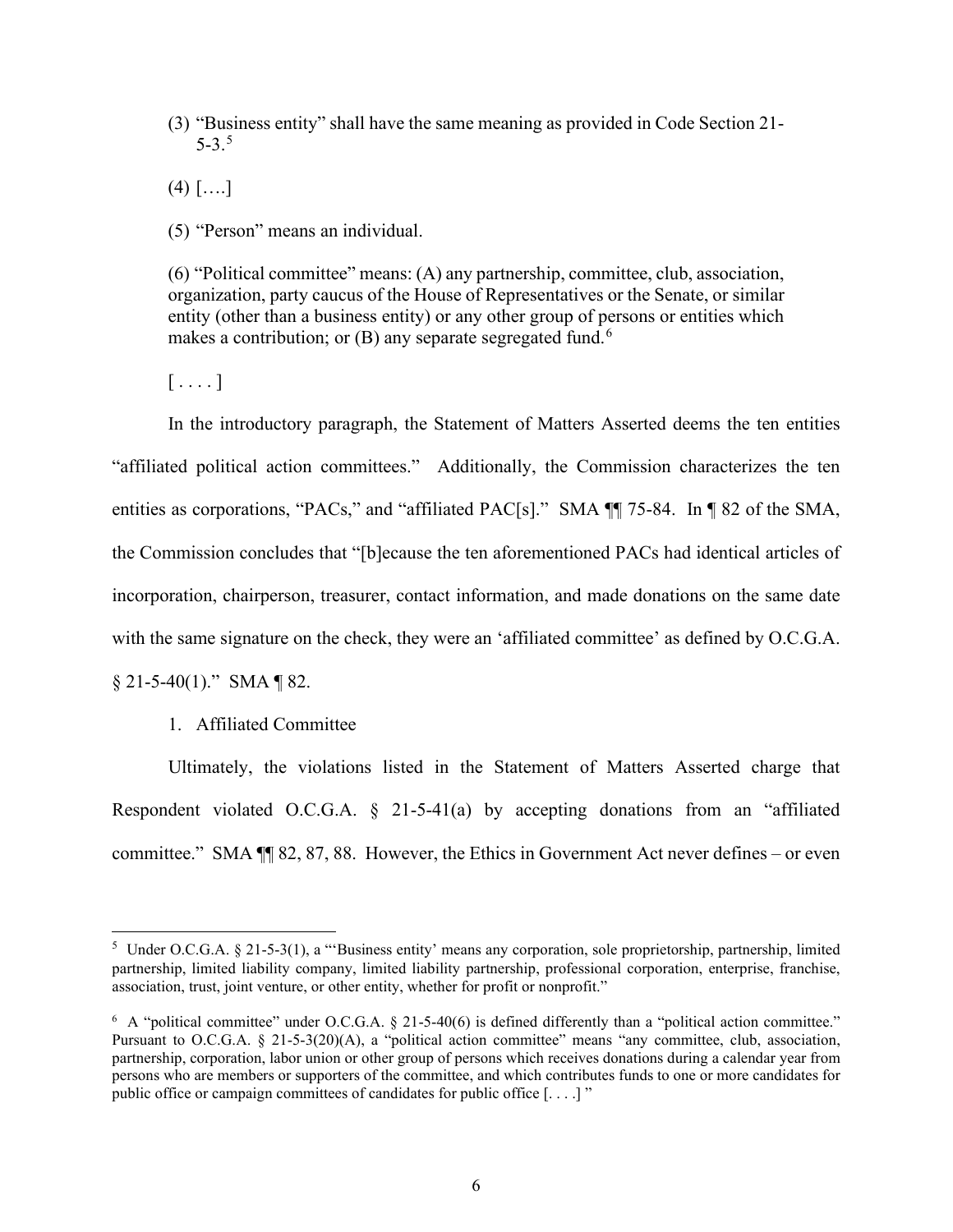refers to - an "affiliated committee." See generally O.C.G.A.  $\S$  21-5-1 et seq.<sup>7</sup> Instead, the Act defines the plural of the term - "affiliated committees" - to mean "two or more political committees . . . established, financed, maintained, or controlled by the same business entity, labor organization, person, or group of persons, including any parent, subsidiary, branch, division, department or local unit thereof." O.C.G.A. § 21-5-40(1). This definition is the sole reference to the term "affiliated committees" in the Act. It is not one of the entities described in O.C.G.A.  $\S 21-5-41(a)$ , nor does the Ethics in Government Act address campaign contributions from affiliated committees in any other statute.

In O.C.G.A. § 21-5-41, subsection (a) addresses contributions beyond statutory maximums from single entities: be it a "person, corporation, political committee, or political party." The Commission argues that O.C.G.A. § 21-5-41(a) implicitly includes affiliated committees. It contends that even though the statute is silent regarding the term affiliated committees, contributions in excess of statutory maximums which are, in effect, contributions made by the same contributor, violate the mandate of O.C.G.A. § 21-5-41(a) that "[n]o person, corporation, political committee, or political party shall make, and no candidate or campaign committee shall receive from any such entity, contributions to any candidate for state-wide elected office which in the aggregate would exceed [the statutory maximums]."

In opposition, Respondent argues that the statutory text reflects the legislature's deliberate choice to exclude the term "affiliated committees" from O.C.G.A. § 21-5-41(a). See Truist Bank v. Stark, 359 Ga. App. 116, 119 (2021) ("Under the statutory interpretation doctrine of expressio unius est exclusio alterius, where [the General Assembly] includes particular language in one section of a statute but omits it in another section of the same Act, it is generally presumed that

 $7$  Construing the pleadings in the light most favorable to the Petitioner, the undersigned considers the term "affiliated committee" to be a scrivener's error and will replace its use by Petitioner with the term "affiliated committees."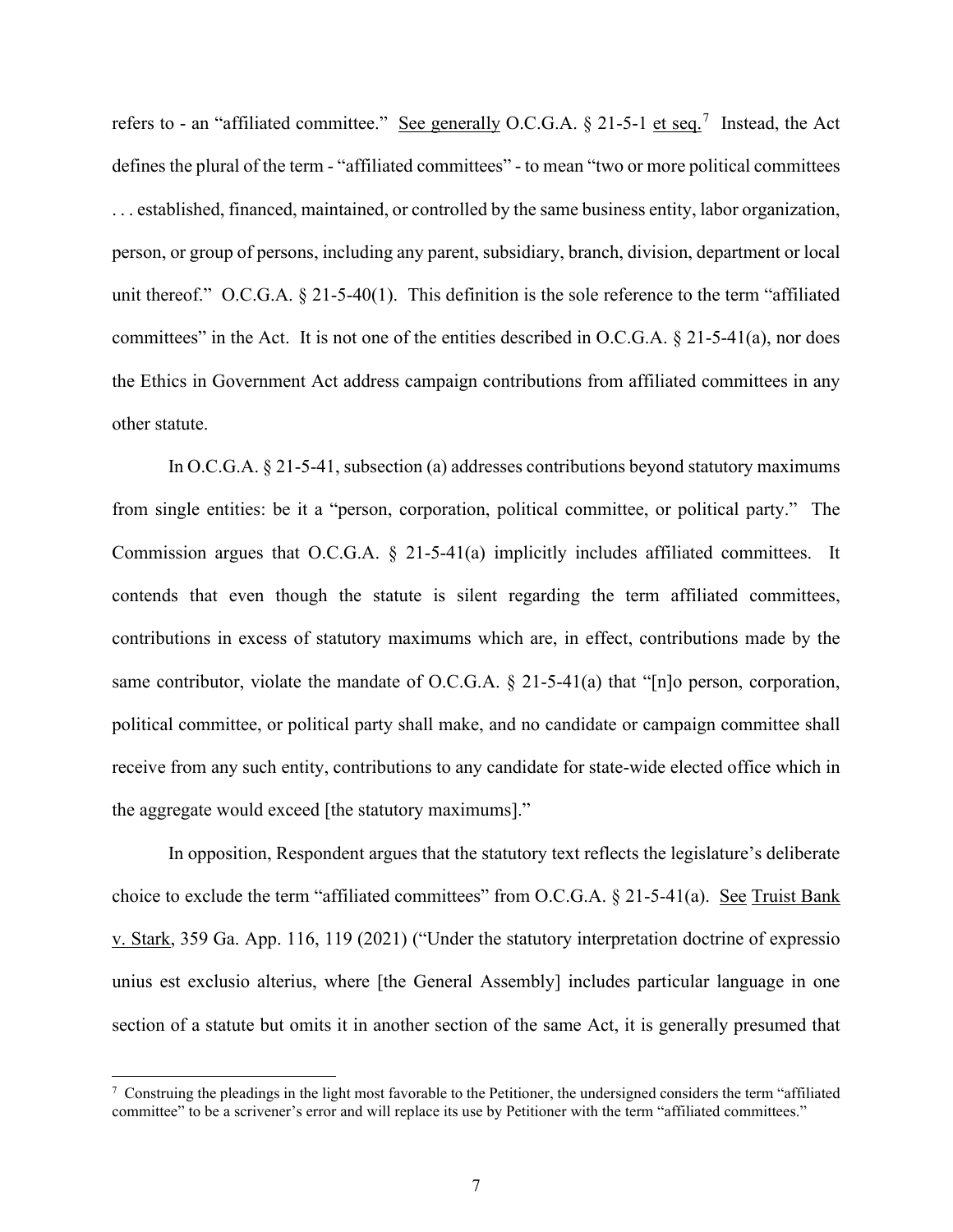[the General Assembly] acts intentionally and purposely in the disparate inclusion or exclusion.") (citation omitted). In the very same statute, O.C.G.A.  $\S$  21-5-41(c), the legislature addresses contributions from multiple "affiliated" business entities. Because both affiliated committees and affiliated corporations involve multiple entities, if any subsection of the statute "implicitly" applies to affiliated committees, Respondent maintains that it would be O.C.G.A.  $\S 21-5-41(c)$ , rather than O.C.G.A. § 21-5-41(a).

"Where the statutory text is 'clear and unambiguous,' [the court] attribute[s] to the statute its plain meaning, and [the] search for statutory meaning generally ends." Ga. Gov't Transparency & Campaign Fin. Comm'n v. New Ga. Project Action Fund, 359 Ga. App. 32, 33 (2021) (citation omitted). The plain text of O.C.G.A. § 21-5-41(a) does not penalize Respondent for receiving contributions beyond statutory maximums from affiliated committees, and it would be improper to add this term where the legislature has chosen not to do so. Harris v. Mahone, 340 Ga. App. 415, 422 (2017) ("'[S]tatutory construction belongs to the courts, legislation to the legislature.' Thus, we cannot and will not 'add a line to the law.'"); Premier Health Care Invs., LLC v. UHS of Anchor, L.P., 310 Ga. 32, 39, 42 (2020) (citations and punctuation omitted).

Additionally, the Commission's own rules regarding affiliated committees is consistent with the statutory language of O.C.G.A. § 21-5-41(c). Under Ga. Comp. R. & Regs. 189-6-.04, a political committee is barred from making, "for any election, contributions to any candidate which, when aggregated with contributions to the same candidate for the same election from any *affiliated political committees*, exceed the per election contribution limits for such candidate as set forth in O.C.G.A. § 21-5-41." (emphasis added). However, the rule does not prohibit candidates from receiving these donations. Notwithstanding the Statement of Matters Asserted, the Commission's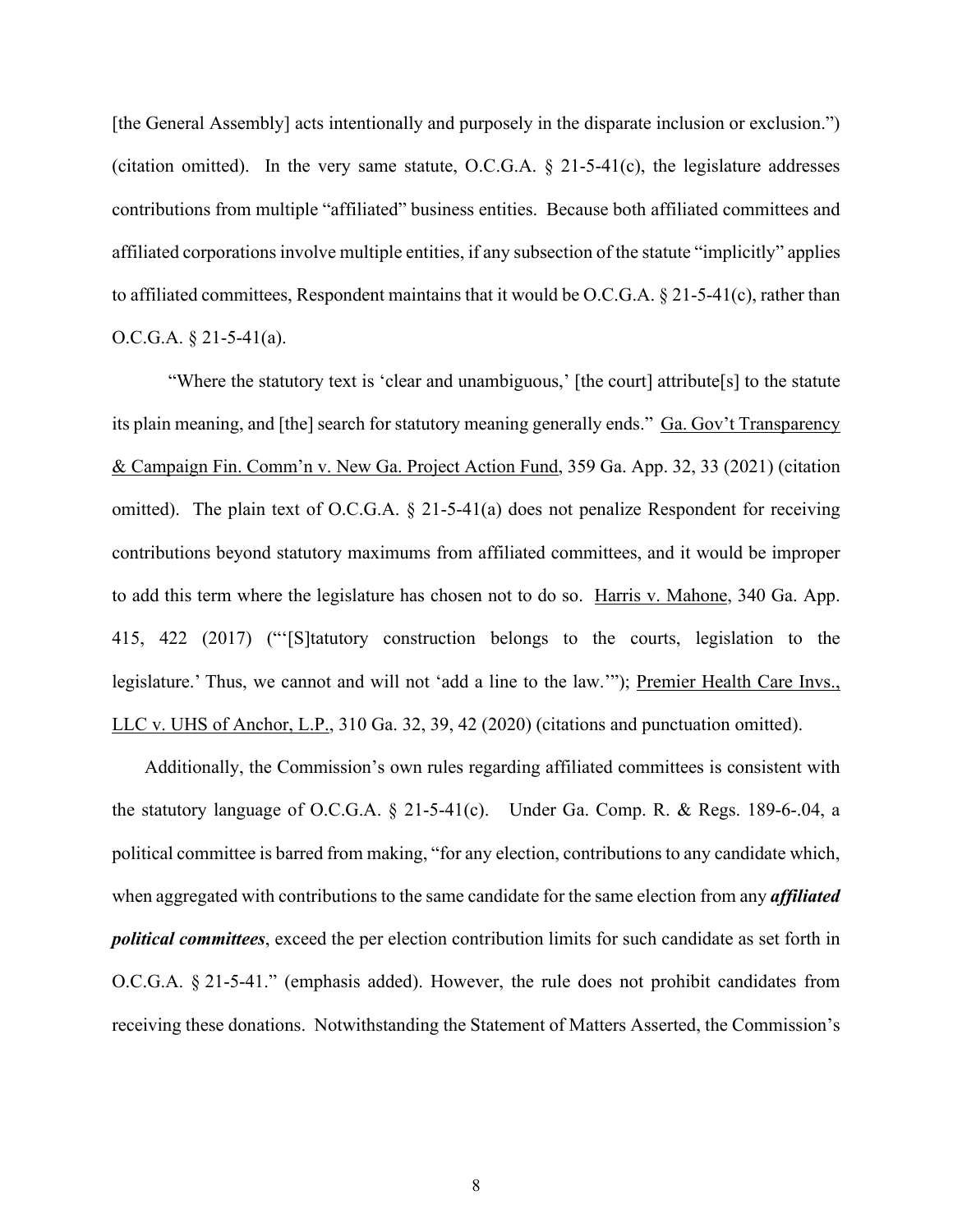own rule places the burden firmly upon the affiliated committees, not the candidates, regarding contributions above statutory maximums. Id.

### 2. Corporations

Although Violations I and II in the SMA charge Respondent with accepting contributions from an affiliated committee in violation of O.C.G.A. § 21-5-41(a), the Commission also contends that the ten contributing entities should be considered one corporation governed by O.C.G.A. § 21- 5-41(a) (candidate may not receive campaign contributions exceeding maximum limitations from single entity such as a corporation). The Statement of Matters Asserted reflects that each entity was incorporated individually.<sup>8</sup> The Commission maintains that "any reasonably intelligent recipient of these checks would have known that these checks were, in reality, contributions made by a single contributor that was attempting to use multiple corporate entities in an effort to avoid the campaign contribution limits set forth in Georgia's Ethics in Government Act . . . ." Petitioner's Response to Motion to Dismiss at 1-2.

Respondent agrees that each entity has been incorporated but argues that the Commission cannot contend that the entities are both affiliated committees and corporations. Under the Ethics in Government Act, the definition of political committee specifically excludes business entities, including corporations. See O.C.G.A.  $\S$  21-5-40(6) (political committee cannot be business entity); O.C.G.A. § 21-5-3(1) (defining business entity as any for-profit or nonprofit corporation). Moreover, even though a "political action committee" may be a corporation, political action committees are not governed by O.C.G.A. § 21-5-41(a); the statute only addresses a political committee. Though a political committee and a political action committee sound very similar,

<sup>&</sup>lt;sup>8</sup> "Cash N Checks PAC, Courtside Suite 10 PAC, First Highland Avenue PAC, Georgia Dome PAC, LIFT PAC, Peachtree PAC, Philips PAC, South Perry PAC, Turner PAC, and The Watkins Group PAC all were incorporated in the State of Alabama on August 31, 2002." SMA ¶ 75.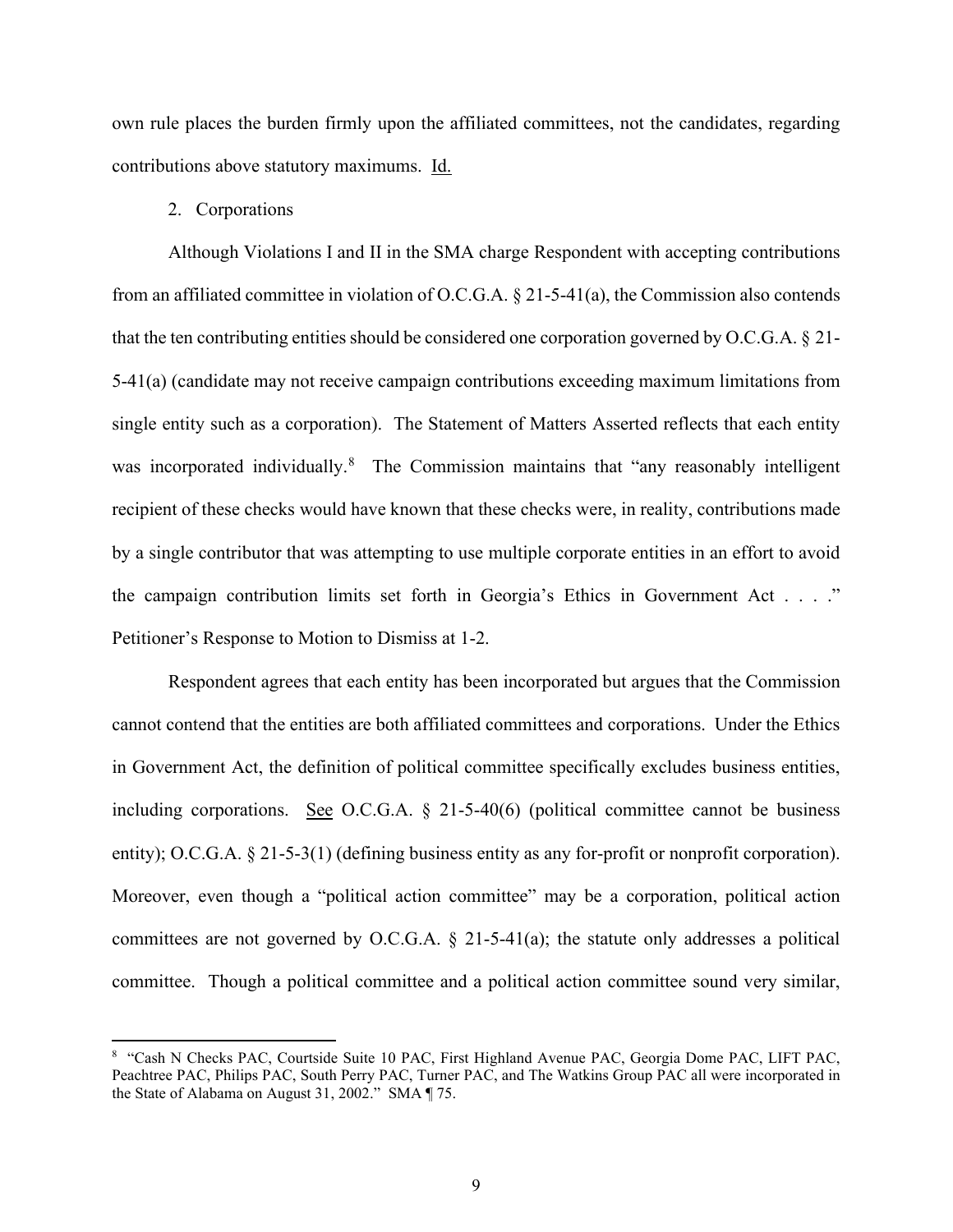under the Ethics in Government Act only a political action committee may be a corporation as defined under O.C.G.A. § 21-5-3(1).

The Commission proposes that the ten individual entities could constitute one corporation for the purposes of O.C.G.A. § 21-5-41(a). Before deferring to an agency's interpretation, Georgia courts must employ the rules of statutory construction. Johnson v. State, 308 Ga. 141, 144-45 (2020); City of Guyton v. Barrow, 305 Ga. 799, 802-03 (2019) (only after applying all the canons of statutory construction may a court find a regulation ambiguous and holding deference unwarranted because regulation was not ambiguous). Although "[t]he common and customary usages of the words are important," they are not the sole consideration. Johnson, 308 Ga. at 144 (citation omitted). Instead, words must be considered within the greater legal context or statutory scheme. City of Guyton, 305 Ga. at 805 (directing that courts should endeavor to "[understand] the legal context in which the rule was created"). To determine context, a court "may look to other provisions of the same statute, the structure and history of the whole statute, and the other law – constitutional, statutory, and common law alike – that forms the legal background of the statutory provision in question." Johnson, 308 Ga. at 144-45 (citation omitted).

Although the Commission argues that contributions made by a single contributor using multiple corporate entities would be governed by O.C.G.A. § 21-5-41(a), the statute's plain text and context within the Act demonstrate that it is O.C.G.A. § 21-5-41(c), rather than O.C.G.A. § 21- 5-41(a), that is applicable. Under O.C.G.A. § 21-5-41(a), one corporation may not donate, and a candidate may not receive, funds in excess of the maximums listed in the statute. The Act defines an affiliated corporation as one related to another business entity by common ownership or control. O.C.G.A. § 21-5-40(2). Likewise, the Statement of Matters Asserted states that the ten entities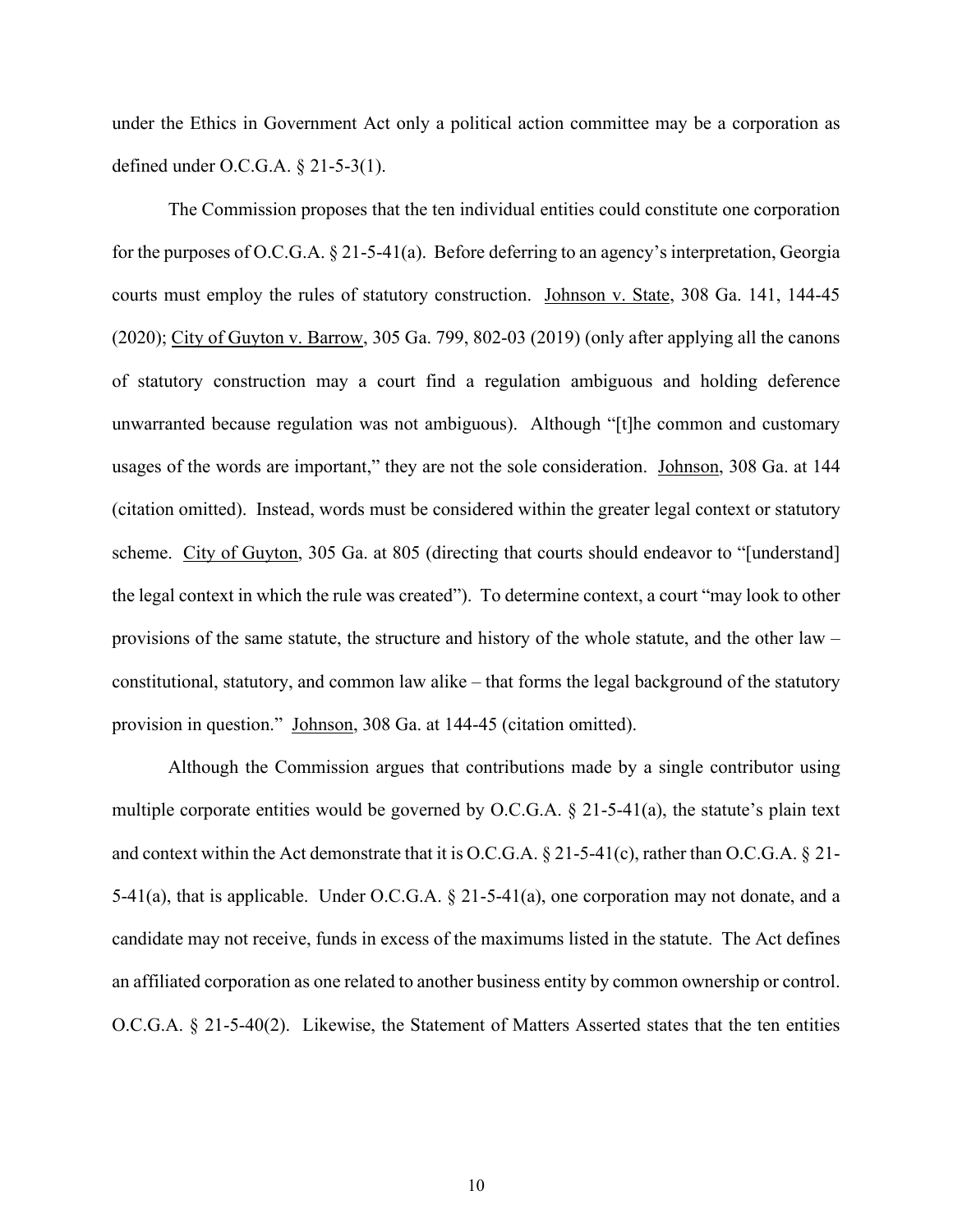had identical articles of incorporation, chairpersons, treasurers, and contact information. SMA  $\P$  82. Contributions from affiliated corporations fall under the strictures of O.C.G.A. § 21-5-41(c).

The Commission suggests that in this case Respondent received multiple checks signed by the same signatory on the same day, and thus it was apparent that the money was coming from one source attempting to evade contribution limitations. An affiliated corporation may not make "any election contributions to any candidate which when aggregated with contributions to the same candidate for the same election from any affiliated corporations exceed the per election maximum allowable contribution limits for such candidate  $\dots$  ." O.C.G.A. § 21-5-41(c). However, in contrast to O.C.G.A. § 21-5-41(a), which prohibits both a donor from making a contribution in excess of the listed maximums and a candidate from receiving those contributions, O.C.G.A. § 21- 5-41(c) only penalizes the donors. No matter how patently obvious it may be that corporations are "affiliated," the legislature has chosen only to penalize the donor in cases covered by O.C.G.A. § 21-5-41(c). Based on the aforementioned reasons, Respondent's Motion to Dismiss is **GRANTED**. 9

<sup>&</sup>lt;sup>9</sup> If the Commission proves that Respondent violated O.C.G.A. § 21-5-41(a), it has the authority to require the violator to pay a civil penalty. O.C.G.A.  $\S$  21-5-6 (b)(14). Respondent argues that because this "statute imposes a fine or penalty, strict construction is required in favor of the person penalized." Reheis v. Baxley Creosoting & Osmose Wood Preserving Co., 268 Ga. App. 256, 259 (2004); Ga. Lottery Corp. v. Tabletop Media, LLC, 346 Ga. App. 498, 502 n.14 (2018); see also State Ethics Comm'r. v. Moore, 214 Ga. App. 236, 237-238 (1994) ("The election law is in derogation of the common law and must be strictly construed.")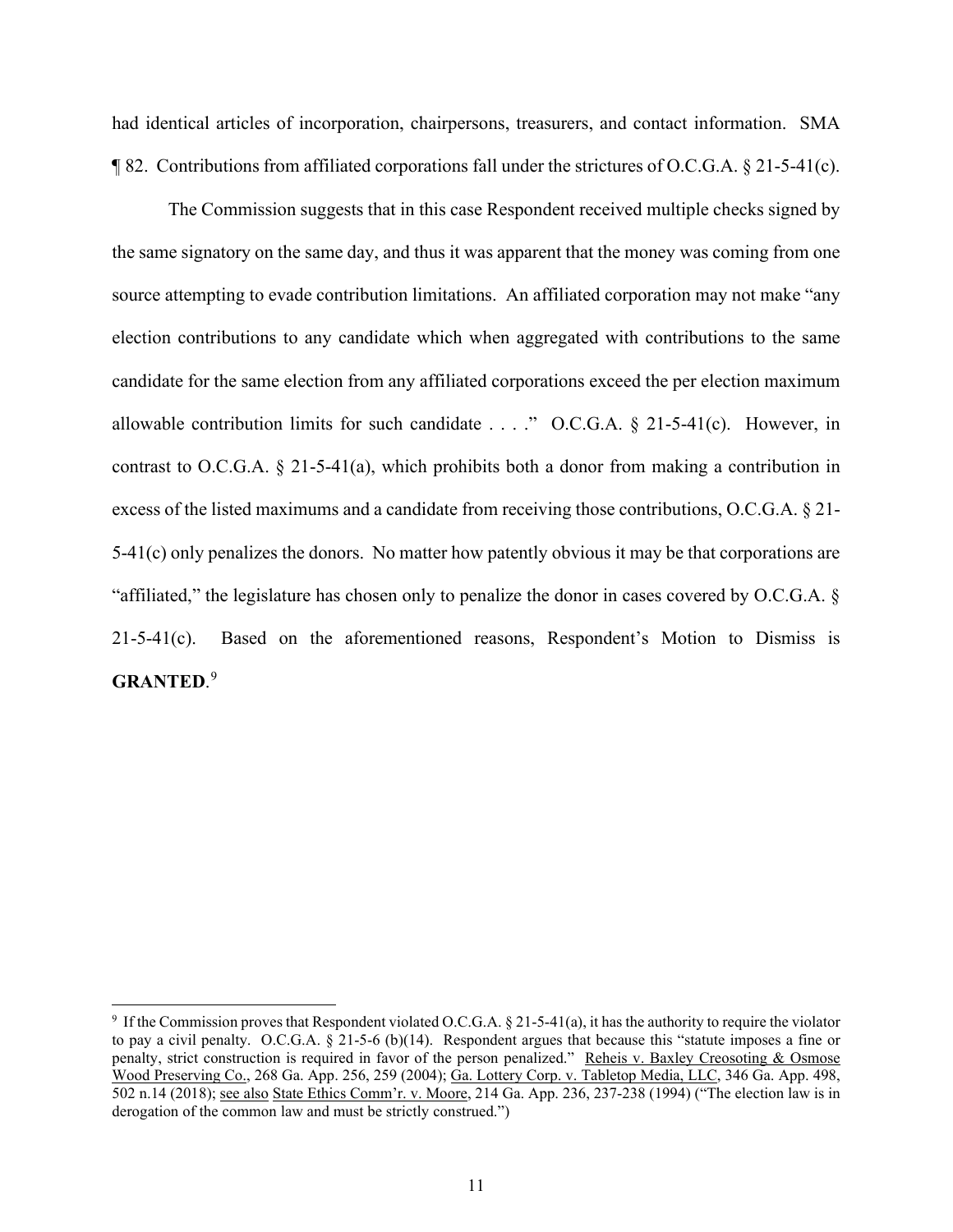### **B. Delay in Filing**

Respondent also asks the court to dismiss this case on the grounds that it is "stale." Because the acts alleged took place approximately thirteen years ago, he argues that it would be a "practical impossibility" to collect evidence and witness statements in violation of his right to due process of law.

The instant proceedings are the culmination of a long and complicated procedural history involving the parties. On May 11, 2009, an individual filed a complaint with the Commission alleging that Respondent had violated the Ethics in Government Act by accepting contributions from ten Alabama political action committees in excess of the limits outlined in O.C.G.A. § 21-5- 41. See OSAH Form 1, Exhibit A. The Commission notified Respondent of the complaint and first considered the complaint during a preliminary hearing on October 15, 2009. See Exhibit 2 attached to Petitioner's Response to Respondent's Motion to Dismiss. On August 13, 2015, Respondent filed amended reports for two previously filed original campaign contribution disclosure reports from 2013 and 2014, respectively. See Exhibits 3-D and 3-G attached to Commission's Motion for Summary Determination, Case No. 2125875-OSAH-GGTACFC-CAN-60-Walker. Based on the new information, the Commission filed an Amended Complaint on September 18, 2015. See Exhibit A attached to Respondent's Motion to Dismiss and Exhibit 3 attached to Petitioner's Response to Respondent's Motion to Dismiss. Substantial litigation ensued. See Oxendine v. Gov't Transparency & Campaign Fin. Comm'n, 341 Ga. App. 901 (2017).

On June 19, 2019, the Commission sent a notice to Respondent that a specially set hearing would be conducted before the Commission on August 21, 2019. See Exhibit 11 attached to Petitioner's Response to Respondent's Motion to Dismiss. This notice advised Respondent that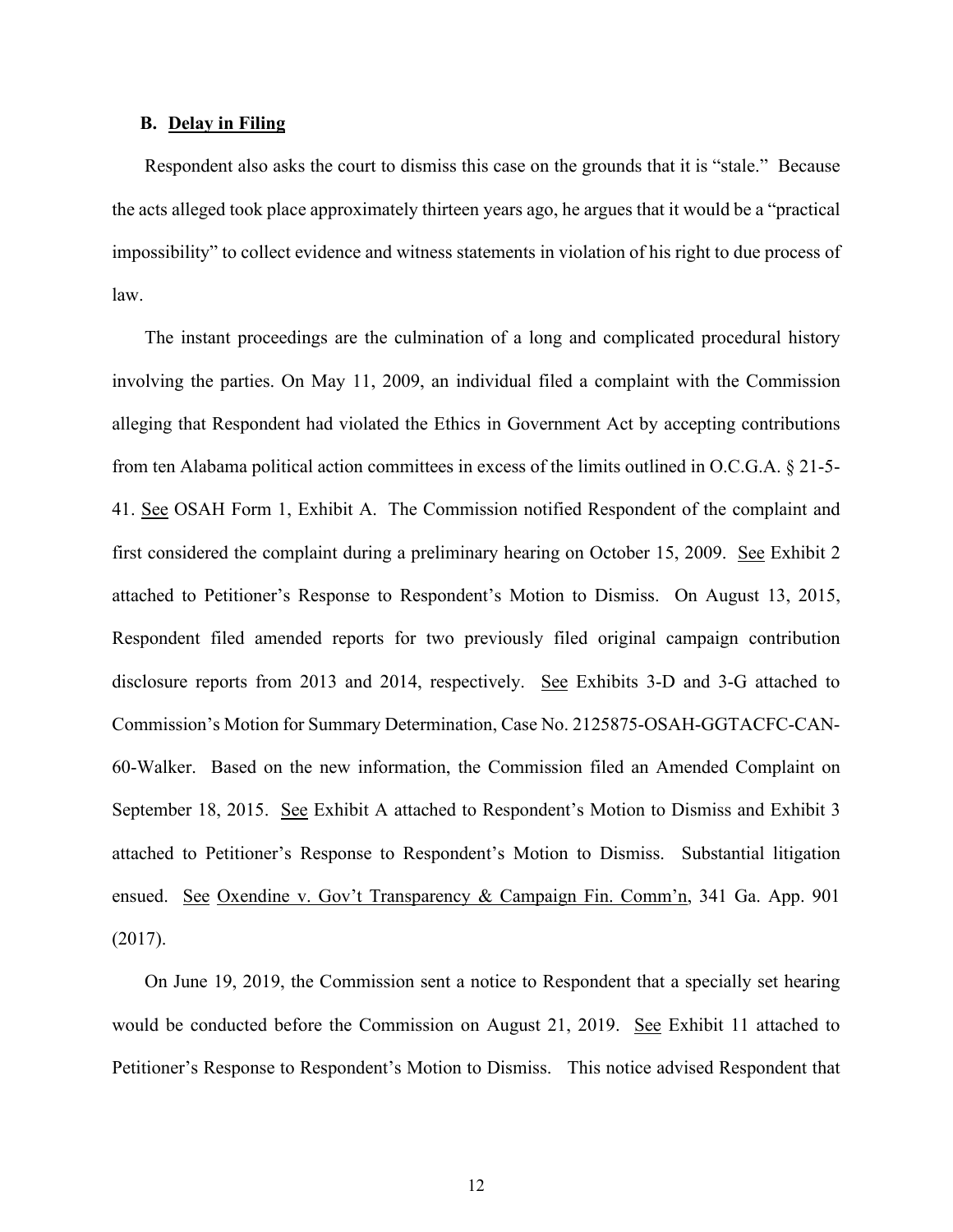the hearing would address the allegations contained in the Complaint and that the Commission would determine at the hearing whether there are reasonable grounds to believe that a violation of the Campaign Finance Act has occurred. On February 20, 2020, the Commission found reasonable grounds to believe that a violation of the Act occurred pursuant to O.C.G.A §§ 21-5-33(a) and 21- 5-33(c). See Exhibit 12 attached to Petitioner's Response to Respondent's Motion to Dismiss. The case was referred to the Attorney General's office, which then initiated these proceedings.

Due process "requires provision of a hearing 'at a meaningful time.'" Cleveland Bd. of Educ. v. Loudermill, 470 U.S. 532, 547 (1985) (quoting Armstrong v. Manzo, 380 U.S. 545, 552 (1965)). Although "the mere passage of time is not enough to constitute a denial of due process[,]" Carter v. State, 265 Ga. App. 44, 52 (2004), a delay in conducting a hearing may rise to the level of a due process violation where it occasions prejudice to the appealing party. See, e.g., Spradlin v. State, 262 Ga. App. 897, 901–02 (2003); Glass v. City of Atlanta, 293 Ga. App. 11 (2008); see also Lyon v. Dep't of Children & Family Servs., 807 N.E.2d 423, 433 (Ill. 2004) ("Due process concerns may be raised by the length of time the subject waits for the issuance of the final agency decision concerning his appeal.").

The undersigned finds Respondent's arguments unpersuasive. As the Commission points out, much of the delay in this case has been due to Respondent's legal filings that have resulted in two Superior Court cases, one Federal Court case, six Georgia Court of Appeals proceedings and five Georgia Supreme Court proceedings. See Petitioner's Response to Respondent's Motion to Dismiss at pp. 5-10. He has not demonstrated that he is prejudiced by either the loss of witnesses or evidence. Moreover, the Administrative Procedure Act does not impose a statute of limitations in the instant case. Oxendine, 341 Ga. App. at 903 ("We are certainly troubled by the amount of time that has elapsed since the first complaint was filed against Oxendine. However, it is